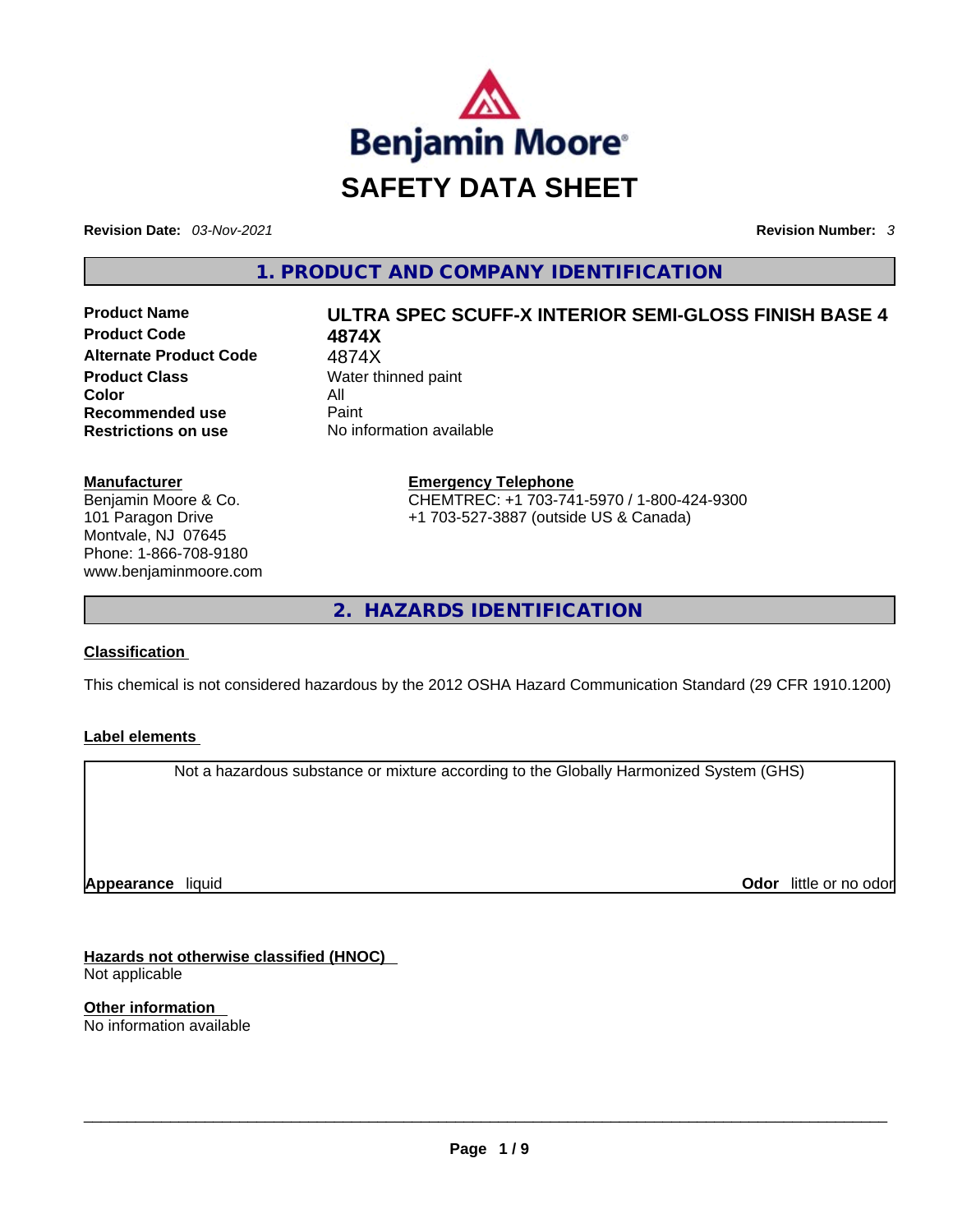**WARNING:** This product contains isothiazolinone compounds at levels of <0.1%. These substances are biocides commonly found in most paints and a variety of personal care products as a preservative. Certain individuals may be sensitive or allergic to these substances, even at low levels.

# **3. COMPOSITION INFORMATION ON COMPONENTS**

| <b>Chemical name</b>        | <b>CAS No.</b> | Weight-%    |
|-----------------------------|----------------|-------------|
| Kaolin                      | 1332-58-7      | $5 - 10$    |
| Silica amorphous            | 7631-86-9      | - 5         |
| 2-Amino-2-methly-1-propanol | 124-68-5       | $0.1 - 0.5$ |
| Ammonia                     | 7664-41-7      | $0.1 - 0.5$ |

|                                                  | 4. FIRST AID MEASURES                                                                                    |
|--------------------------------------------------|----------------------------------------------------------------------------------------------------------|
| <b>General Advice</b>                            | No hazards which require special first aid measures.                                                     |
| <b>Eye Contact</b>                               | Rinse thoroughly with plenty of water for at least 15 minutes and consult a<br>physician.                |
| <b>Skin Contact</b>                              | Wash off immediately with soap and plenty of water while removing all<br>contaminated clothes and shoes. |
| <b>Inhalation</b>                                | Move to fresh air. If symptoms persist, call a physician.                                                |
| Ingestion                                        | Clean mouth with water and afterwards drink plenty of water. Consult a physician<br>if necessary.        |
| <b>Most Important</b><br><b>Symptoms/Effects</b> | None known.                                                                                              |
| <b>Notes To Physician</b>                        | Treat symptomatically.                                                                                   |

**5. FIRE-FIGHTING MEASURES** 

| <b>Suitable Extinguishing Media</b><br>circumstances and the surrounding environment.                                                                                                                 | Use extinguishing measures that are appropriate to local |
|-------------------------------------------------------------------------------------------------------------------------------------------------------------------------------------------------------|----------------------------------------------------------|
| Protective equipment and precautions for firefighters<br>As in any fire, wear self-contained breathing apparatus<br>pressure-demand, MSHA/NIOSH (approved or equivalent)<br>and full protective gear. |                                                          |
| Closed containers may rupture if exposed to fire or<br><b>Specific Hazards Arising From The Chemical</b><br>extreme heat.                                                                             |                                                          |
| No.<br>Sensitivity to mechanical impact                                                                                                                                                               |                                                          |
| No.<br>Sensitivity to static discharge                                                                                                                                                                |                                                          |
| <b>Flash Point Data</b><br>Not applicable<br>Flash point (°F)<br>Not applicable<br>Flash Point (°C)                                                                                                   |                                                          |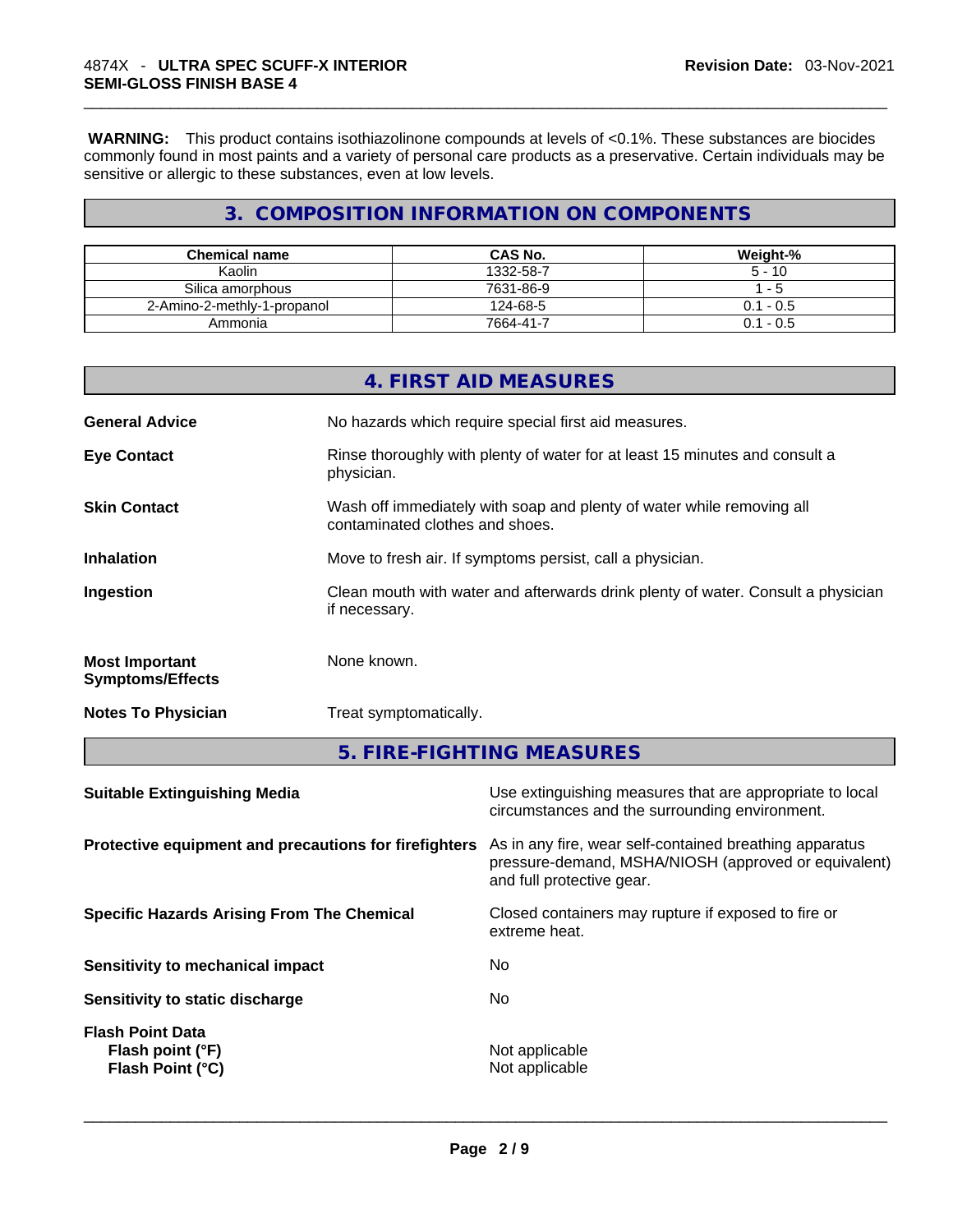| Method             |                                                               |                 | Not applicable                   |                                |
|--------------------|---------------------------------------------------------------|-----------------|----------------------------------|--------------------------------|
|                    | <b>Flammability Limits In Air</b>                             |                 |                                  |                                |
|                    | Lower flammability limit:<br><b>Upper flammability limit:</b> |                 | Not applicable<br>Not applicable |                                |
| <b>NFPA</b>        | Health: 1                                                     | Flammability: 0 | <b>Instability: 0</b>            | <b>Special:</b> Not Applicable |
| <b>NFPA Legend</b> |                                                               |                 |                                  |                                |

#### 0 - Not Hazardous

- 1 Slightly
- 2 Moderate
- 3 High
- 4 Severe
- 

*The ratings assigned are only suggested ratings, the contractor/employer has ultimate responsibilities for NFPA ratings where this system is used.* 

*Additional information regarding the NFPA rating system is available from the National Fire Protection Agency (NFPA) at www.nfpa.org.* 

# **6. ACCIDENTAL RELEASE MEASURES**

| <b>Personal Precautions</b>      | Avoid contact with skin, eyes and clothing. Ensure adequate ventilation.                                                                                                         |  |  |
|----------------------------------|----------------------------------------------------------------------------------------------------------------------------------------------------------------------------------|--|--|
| <b>Other Information</b>         | Prevent further leakage or spillage if safe to do so.                                                                                                                            |  |  |
| <b>Environmental precautions</b> | See Section 12 for additional Ecological Information.                                                                                                                            |  |  |
| <b>Methods for Cleaning Up</b>   | Soak up with inert absorbent material. Sweep up and shovel into suitable<br>containers for disposal.                                                                             |  |  |
|                                  | 7. HANDLING AND STORAGE                                                                                                                                                          |  |  |
|                                  |                                                                                                                                                                                  |  |  |
| Handling                         | Avoid contact with skin, eyes and clothing. Avoid breathing vapors, spray mists or<br>sanding dust. In case of insufficient ventilation, wear suitable respiratory<br>equipment. |  |  |
| <b>Storage</b>                   | Keep container tightly closed. Keep out of the reach of children.                                                                                                                |  |  |

# **8. EXPOSURE CONTROLS/PERSONAL PROTECTION**

#### **Exposure Limits**

| <b>Chemical name</b> | <b>ACGIH TLV</b>                                                                                                                     | <b>OSHA PEL</b>                               |  |
|----------------------|--------------------------------------------------------------------------------------------------------------------------------------|-----------------------------------------------|--|
| Kaolin               | TWA: $2 \text{ mg/m}^3$ particulate matter<br>containing no asbestos and <1%<br>crystalline silica, respirable particulate<br>matter | 15 mg/m $3$ - TWA<br>$5 \text{ mg/m}^3$ - TWA |  |
| Silica amorphous     | N/E                                                                                                                                  | 20 mppcf - TWA                                |  |
| Ammonia              | STEL: 35 ppm                                                                                                                         | 50 ppm - TWA                                  |  |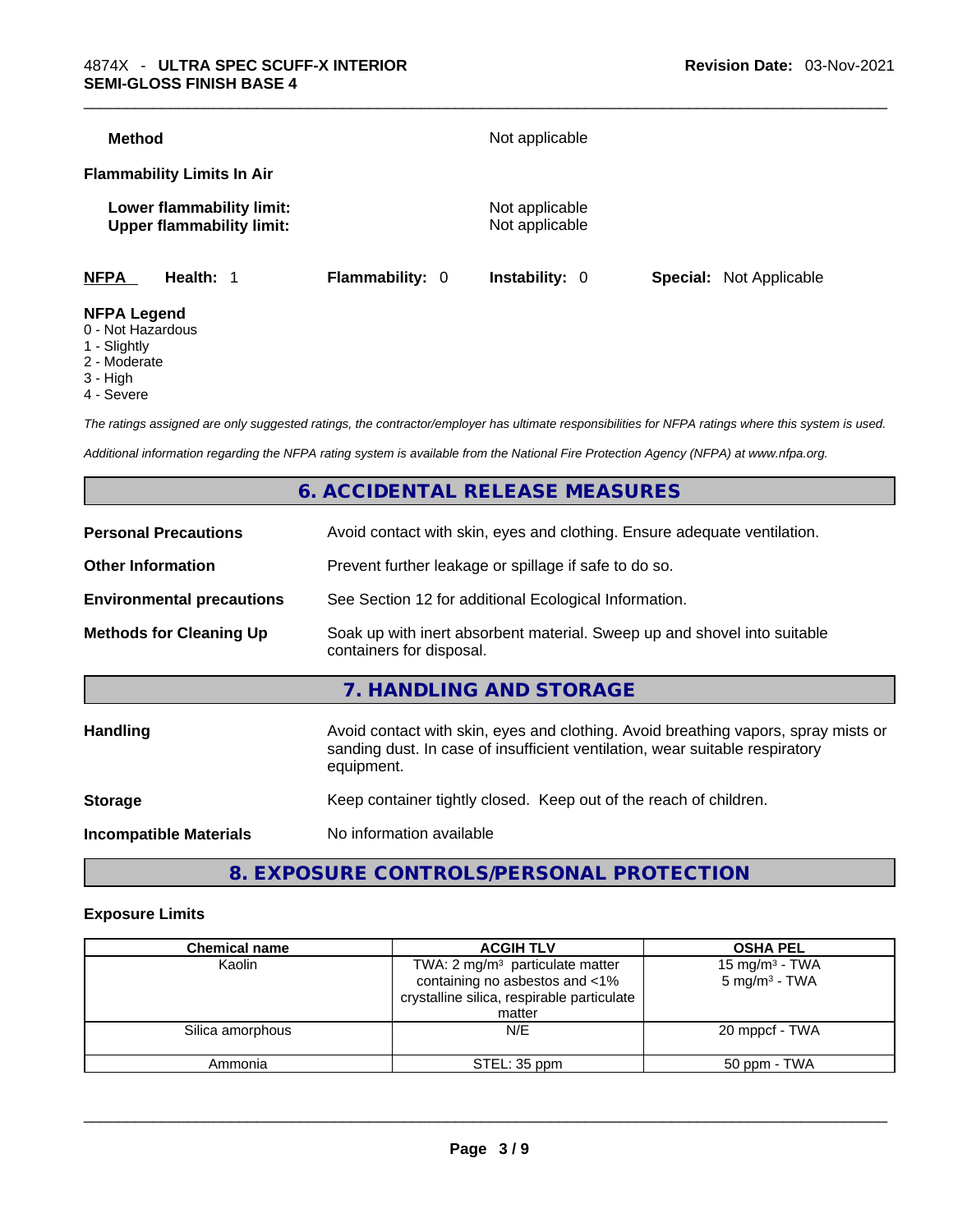| -<br>ה ו-<br>nnn<br>$\cdots$<br>. |  |  |
|-----------------------------------|--|--|
|                                   |  |  |
|                                   |  |  |

#### **Legend**

ACGIH - American Conference of Governmental Industrial Hygienists Exposure Limits OSHA - Occupational Safety & Health Administration Exposure Limits N/E - Not Established

| <b>Engineering Measures</b>          | Ensure adequate ventilation, especially in confined areas.                                                                          |
|--------------------------------------|-------------------------------------------------------------------------------------------------------------------------------------|
| <b>Personal Protective Equipment</b> |                                                                                                                                     |
| <b>Eye/Face Protection</b>           | Safety glasses with side-shields.                                                                                                   |
| <b>Skin Protection</b>               | Protective gloves and impervious clothing.                                                                                          |
| <b>Respiratory Protection</b>        | In case of insufficient ventilation wear suitable respiratory equipment.                                                            |
| <b>Hygiene Measures</b>              | Avoid contact with skin, eyes and clothing. Remove and wash contaminated<br>clothing before re-use. Wash thoroughly after handling. |

#### **9. PHYSICAL AND CHEMICAL PROPERTIES**

**Appearance** liquid **Odor** little or no odor **Odor Threshold** No information available **Density (Ibs/gal)** 8.9 - 9.3<br> **Specific Gravity** 8.9 - 1.11 **Specific Gravity pH bH 1 Viscosity (cps) Viscosity (cps) No information available Solubility(ies)** No information available **Water solubility Water solubility No information available Evaporation Rate No information available No information available Vapor pressure**  No information available **Vapor pressure No information available Vapor density**<br> **We Solids**<br>
We Solids
20 - 40 **Wt. % Solids** 30 - 40 **Vol. % Solids Wt. % Volatiles** 60 - 70 **Vol. % Volatiles** 65 - 75 **VOC Regulatory Limit (g/L)** < 50 **Boiling Point (°F) Boiling Point (°C)** 100<br> **Preezing point (°F)** 22 **Freezing point (°F) Freezing Point (°C)** 0 **Flash point (°F)**<br> **Flash Point (°C)**<br> **Flash Point (°C)**<br> **Clash Point (°C) Flash Point (°C) Method** Not applicable **Flammability (solid, gas)** Not applicable<br>
Upper flammability limit:<br>
Not applicable<br>
Not applicable **Upper flammability limit: Lower flammability limit:** Not applicable **Autoignition Temperature (°F)**<br> **Autoignition Temperature (°C)** No information available **Autoignition Temperature (°C)**<br> **Decomposition Temperature (°F)** No information available **Decomposition Temperature (°F) Decomposition Temperature (°C)**<br> **Partition coefficient Partition coefficient Partition coefficient Partition coefficient Partition coefficient Partition coefficient Partition coefficient Partition coefficie Partition coefficient**No information available \_\_\_\_\_\_\_\_\_\_\_\_\_\_\_\_\_\_\_\_\_\_\_\_\_\_\_\_\_\_\_\_\_\_\_\_\_\_\_\_\_\_\_\_\_\_\_\_\_\_\_\_\_\_\_\_\_\_\_\_\_\_\_\_\_\_\_\_\_\_\_\_\_\_\_\_\_\_\_\_\_\_\_\_\_\_\_\_\_\_\_\_\_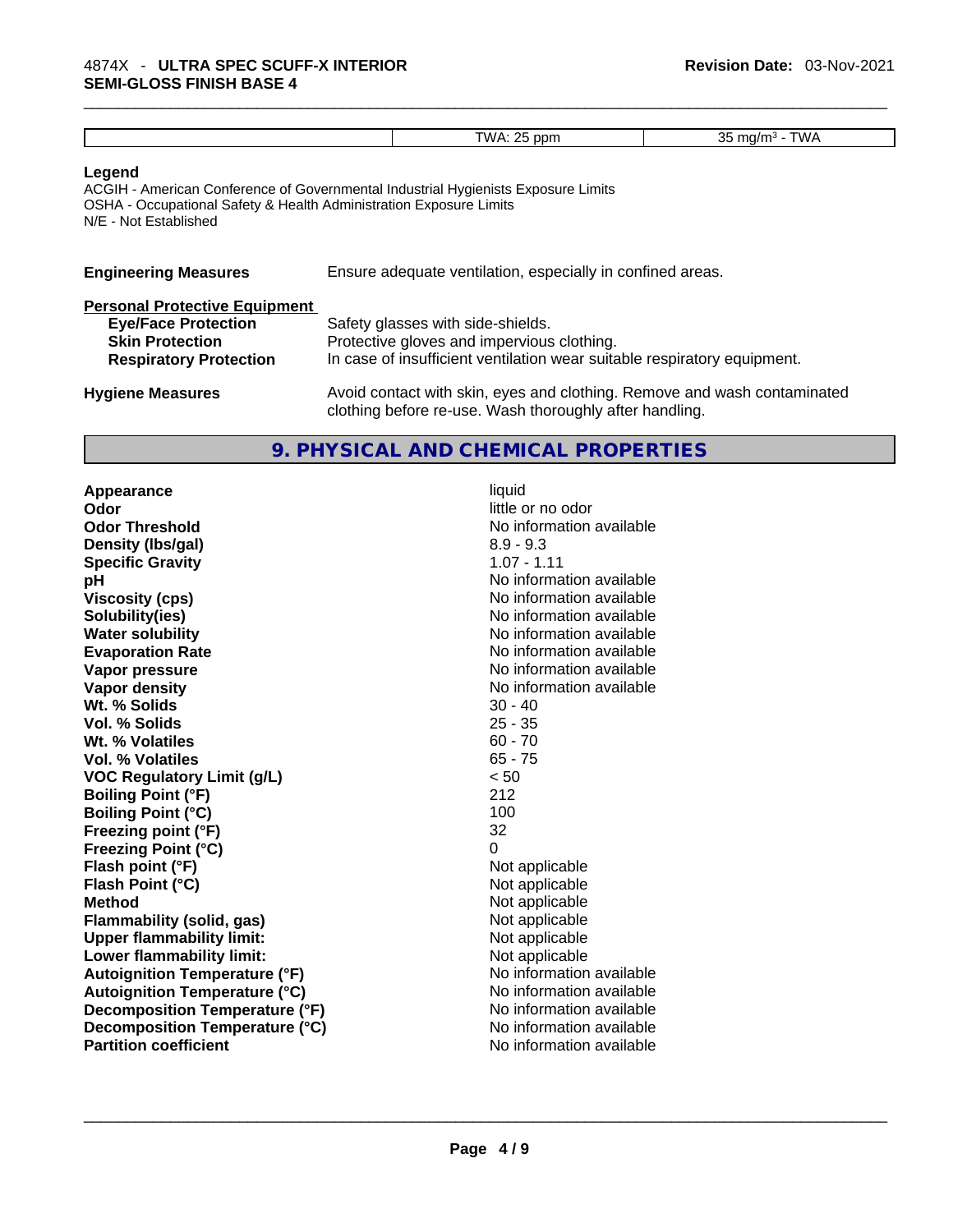| <b>Reactivity</b>                       | Not Applicable                           |
|-----------------------------------------|------------------------------------------|
| <b>Chemical Stability</b>               | Stable under normal conditions.          |
| <b>Conditions to avoid</b>              | Prevent from freezing.                   |
| <b>Incompatible Materials</b>           | No materials to be especially mentioned. |
| <b>Hazardous Decomposition Products</b> | None under normal use.                   |
| Possibility of hazardous reactions      | None under normal conditions of use.     |

# **11. TOXICOLOGICAL INFORMATION**

| Information on likely routes of exposure                                                                                                                                                                                                                                                                                                                                                                                                                                                                                                                                                                                                                                                                                                                                                                                                                                                                                                                    |
|-------------------------------------------------------------------------------------------------------------------------------------------------------------------------------------------------------------------------------------------------------------------------------------------------------------------------------------------------------------------------------------------------------------------------------------------------------------------------------------------------------------------------------------------------------------------------------------------------------------------------------------------------------------------------------------------------------------------------------------------------------------------------------------------------------------------------------------------------------------------------------------------------------------------------------------------------------------|
|                                                                                                                                                                                                                                                                                                                                                                                                                                                                                                                                                                                                                                                                                                                                                                                                                                                                                                                                                             |
| <b>Principal Routes of Exposure</b><br>Eye contact, skin contact and inhalation.                                                                                                                                                                                                                                                                                                                                                                                                                                                                                                                                                                                                                                                                                                                                                                                                                                                                            |
| <b>Acute Toxicity</b>                                                                                                                                                                                                                                                                                                                                                                                                                                                                                                                                                                                                                                                                                                                                                                                                                                                                                                                                       |
| <b>Product Information</b><br>No information available                                                                                                                                                                                                                                                                                                                                                                                                                                                                                                                                                                                                                                                                                                                                                                                                                                                                                                      |
| Symptoms related to the physical, chemical and toxicological characteristics                                                                                                                                                                                                                                                                                                                                                                                                                                                                                                                                                                                                                                                                                                                                                                                                                                                                                |
| No information available<br><b>Symptoms</b>                                                                                                                                                                                                                                                                                                                                                                                                                                                                                                                                                                                                                                                                                                                                                                                                                                                                                                                 |
| Delayed and immediate effects as well as chronic effects from short and long-term exposure                                                                                                                                                                                                                                                                                                                                                                                                                                                                                                                                                                                                                                                                                                                                                                                                                                                                  |
| May cause slight irritation.<br>Eye contact<br><b>Skin contact</b><br>Substance may cause slight skin irritation. Prolonged or repeated contact may dry<br>skin and cause irritation.<br>May cause irritation of respiratory tract.<br><b>Inhalation</b><br>Ingestion may cause gastrointestinal irritation, nausea, vomiting and diarrhea.<br>Ingestion<br>No information available<br><b>Sensitization</b><br>No information available.<br><b>Neurological Effects</b><br>No information available.<br><b>Mutagenic Effects</b><br><b>Reproductive Effects</b><br>No information available.<br><b>Developmental Effects</b><br>No information available.<br><b>Target organ effects</b><br>No information available.<br>No information available.<br>STOT - single exposure<br><b>STOT - repeated exposure</b><br>No information available.<br>Other adverse effects<br>No information available.<br>No information available<br><b>Aspiration Hazard</b> |

**Numerical measures of toxicity**

**The following values are calculated based on chapter 3.1 of the GHS document**

**ATEmix** (inhalation-dust/mist) 341.9 mg/L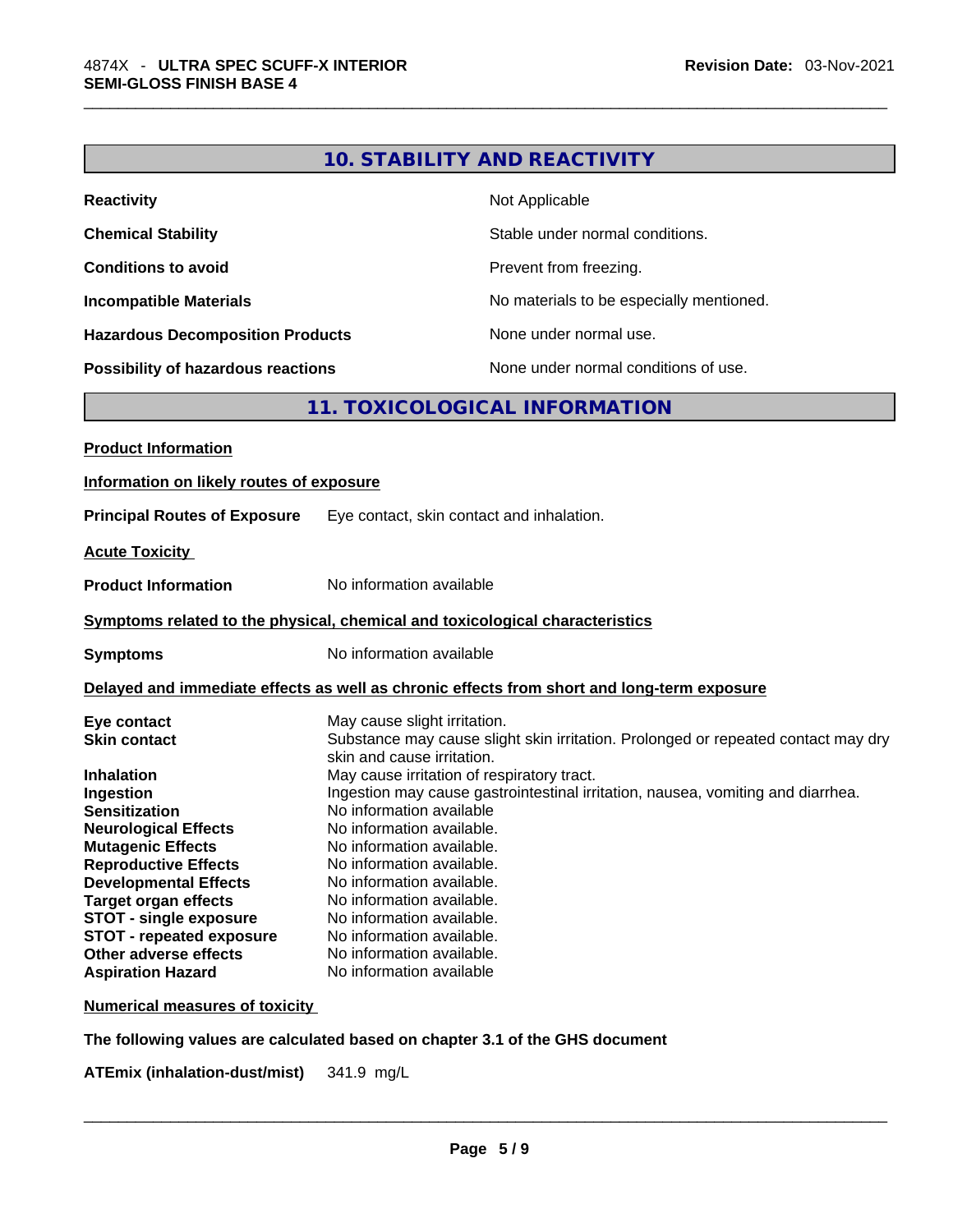#### **Component Information**

| Chemical name                           | Oral LD50            | Dermal LD50             | Inhalation LC50                                                                     |
|-----------------------------------------|----------------------|-------------------------|-------------------------------------------------------------------------------------|
| Kaolin<br>1332-58-7                     | $>$ 5000 mg/kg (Rat) | $>$ 5000 mg/kg (Rat)    | -                                                                                   |
| Silica amorphous<br>7631-86-9           | $= 7900$ mg/kg (Rat) | $>$ 2000 mg/kg (Rabbit) | $> 2.2$ mg/L (Rat) 1 h                                                              |
| 2-Amino-2-methly-1-propanol<br>124-68-5 | $= 2900$ mg/kg (Rat) | $>$ 2000 mg/kg (Rabbit) |                                                                                     |
| Ammonia<br>7664-41-7                    | $=$ 350 mg/kg (Rat)  |                         | (Rat) 1 h<br>$= 9850$ mg/m <sup>3</sup><br>$= 13770$ mg/m <sup>3</sup><br>(Rat) 1 h |

#### **Chronic Toxicity**

#### **Carcinogenicity**

*There are no known carcinogenic chemicals in this product above reportable levels.* 

**12. ECOLOGICAL INFORMATION** 

#### **Ecotoxicity Effects**

The environmental impact of this product has not been fully investigated.

#### **Product Information**

#### **Acute Toxicity to Fish**

No information available

#### **Acute Toxicity to Aquatic Invertebrates**

No information available

### **Acute Toxicity to Aquatic Plants**

No information available

#### **Persistence / Degradability**

No information available.

#### **Bioaccumulation**

There is no data for this product.

#### **Mobility in Environmental Media**

No information available.

#### **Ozone**

No information available

#### **Component Information**

# **Acute Toxicity to Fish**

# No information available \_\_\_\_\_\_\_\_\_\_\_\_\_\_\_\_\_\_\_\_\_\_\_\_\_\_\_\_\_\_\_\_\_\_\_\_\_\_\_\_\_\_\_\_\_\_\_\_\_\_\_\_\_\_\_\_\_\_\_\_\_\_\_\_\_\_\_\_\_\_\_\_\_\_\_\_\_\_\_\_\_\_\_\_\_\_\_\_\_\_\_\_\_ **Acute Toxicity to Aquatic Invertebrates**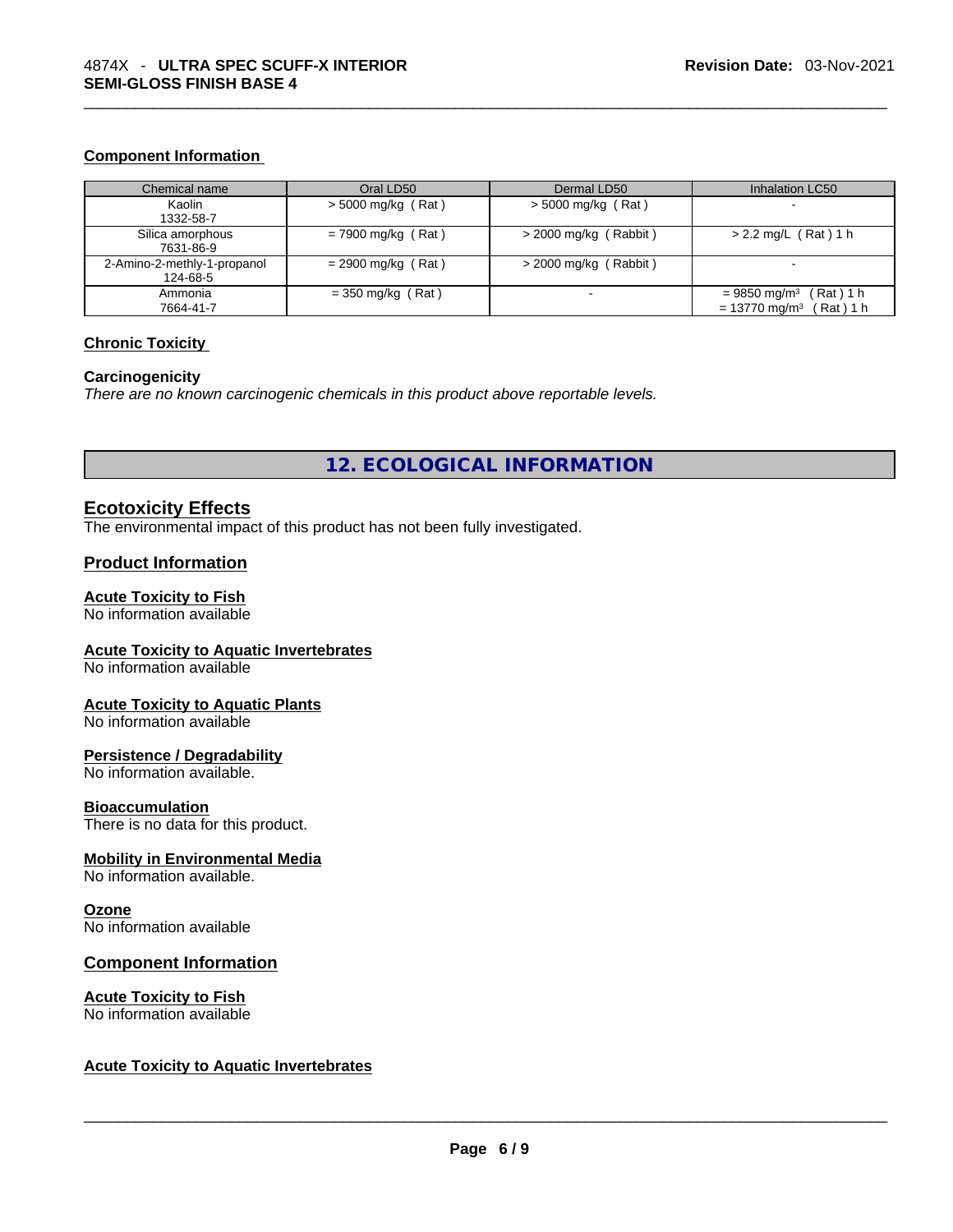No information available

#### **Acute Toxicity to Aquatic Plants**

No information available

|                              | 13. DISPOSAL CONSIDERATIONS                                                                                                                                                                                               |  |
|------------------------------|---------------------------------------------------------------------------------------------------------------------------------------------------------------------------------------------------------------------------|--|
| <b>Waste Disposal Method</b> | Dispose of in accordance with federal, state, and local regulations. Local<br>requirements may vary, consult your sanitation department or state-designated<br>environmental protection agency for more disposal options. |  |
|                              | 14. TRANSPORT INFORMATION                                                                                                                                                                                                 |  |
| <b>DOT</b>                   | Not regulated                                                                                                                                                                                                             |  |
| <b>ICAO/IATA</b>             | Not regulated                                                                                                                                                                                                             |  |
| <b>IMDG/IMO</b>              | Not regulated                                                                                                                                                                                                             |  |
|                              | <b>15. REGULATORY INFORMATION</b>                                                                                                                                                                                         |  |

# **International Inventories**

| <b>TSCA: United States</b> | Yes - All components are listed or exempt. |
|----------------------------|--------------------------------------------|
| <b>DSL: Canada</b>         | No - Not all of the components are listed. |
|                            | One or more component is listed on NDSL.   |

### **Federal Regulations**

#### **SARA 311/312 hazardous categorization**

| Acute health hazard               | No  |
|-----------------------------------|-----|
| Chronic Health Hazard             | Nο  |
| Fire hazard                       | No. |
| Sudden release of pressure hazard | Nο  |
| Reactive Hazard                   | Nο  |

#### **SARA 313**

Section 313 of Title III of the Superfund Amendments and Reauthorization Act of 1986 (SARA). This product contains a chemical or chemicals which are subject to the reporting requirements of the Act and Title 40 of the Code of Federal Regulations, Part 372:

*None*

# **Clean Air Act,Section 112 Hazardous Air Pollutants (HAPs) (see 40 CFR 61)**

This product contains the following HAPs:

*None*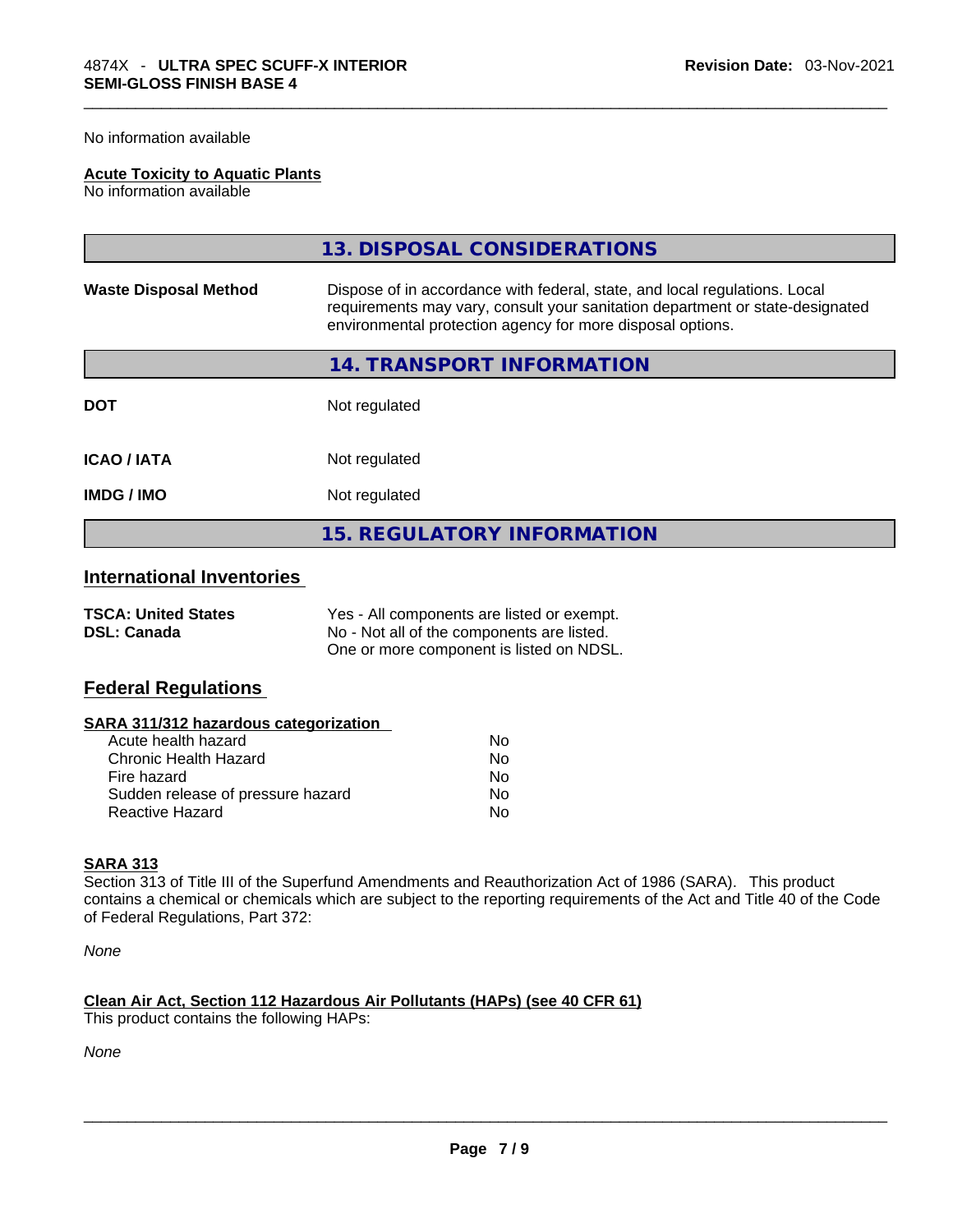# **US State Regulations**

#### **California Proposition 65**

**WARNING:** This product can expose you to chemicals including Crystalline Silica, which are known to the State of California to cause cancer, and Toluene which are known to the State of California to cause birth defects or other reproductive harm. For more information go to www.P65Warnings.ca.gov.

#### **State Right-to-Know**

| <b>Chemical name</b> | <b>Massachusetts</b> | New<br><b>Jersev</b> | Pennsylvania |
|----------------------|----------------------|----------------------|--------------|
| ∖aolin               |                      |                      |              |
| Silica<br>⊧amorphous |                      |                      |              |

#### **Legend**

X - Listed

| <b>16. OTHER INFORMATION</b> |  |
|------------------------------|--|
|------------------------------|--|

| HMIS -<br><b>Flammability: 0</b><br><b>Reactivity: 0 PPE: -</b><br><b>Health: 1</b> |  |
|-------------------------------------------------------------------------------------|--|
|-------------------------------------------------------------------------------------|--|

#### **HMIS Legend**

- 0 Minimal Hazard
- 1 Slight Hazard
- 2 Moderate Hazard
- 3 Serious Hazard
- 4 Severe Hazard
- **Chronic Hazard**
- X Consult your supervisor or S.O.P. for "Special" handling instructions.

Note: The PPE rating has intentionally been left blank. Choose appropriate PPE that will protect employees from the hazards the material will *present under the actual normal conditions of use.* 

*Caution: HMISÒ ratings are based on a 0-4 rating scale, with 0 representing minimal hazards or risks, and 4 representing significant hazards or risks. Although HMISÒ ratings are not required on MSDSs under 29 CFR 1910.1200, the preparer, has chosen to provide them. HMISÒ ratings are to be used only in conjunction with a fully implemented HMISÒ program by workers who have received appropriate HMISÒ training. HMISÒ is a registered trade and service mark of the NPCA. HMISÒ materials may be purchased exclusively from J. J. Keller (800) 327-6868.* 

 **WARNING!** If you scrape, sand, or remove old paint, you may release lead dust. LEAD IS TOXIC. EXPOSURE TO LEAD DUST CAN CAUSE SERIOUS ILLNESS, SUCH AS BRAIN DAMAGE, ESPECIALLY IN CHILDREN. PREGNANT WOMEN SHOULD ALSO AVOID EXPOSURE.Wear a NIOSH approved respirator to control lead exposure. Clean up carefully with a HEPA vacuum and a wet mop. Before you start, find out how to protect yourself and your family by contacting the National Lead Information Hotline at 1-800-424-LEAD or log on to www.epa.gov/lead.

**Prepared By Product Stewardship Department** Benjamin Moore & Co. 101 Paragon Drive Montvale, NJ 07645